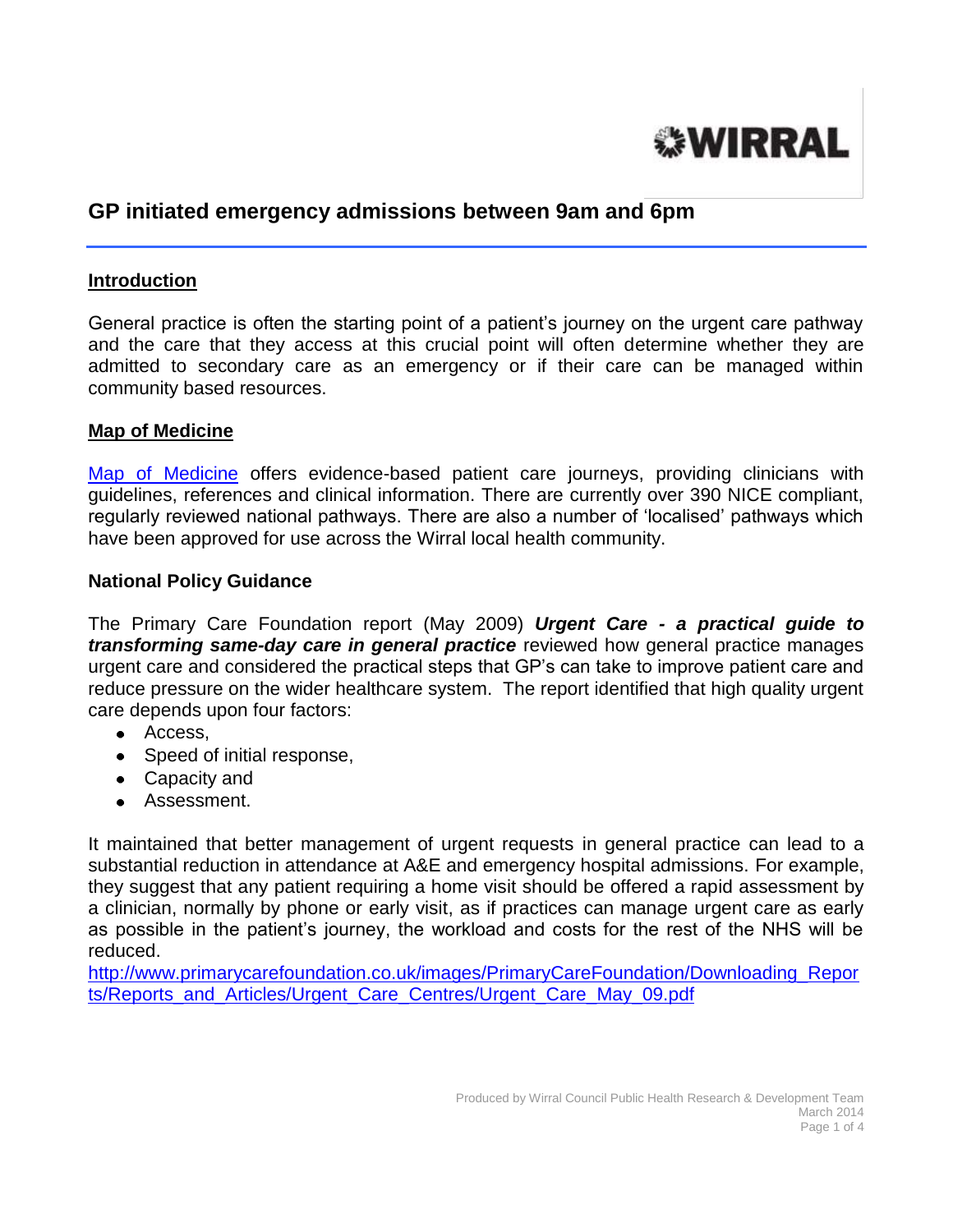Along with the NHS Alliance, in 2011, the Primary Care Foundation produced a further report offering ideas and inspiration for an integrated urgent care system. *Breaking the Mould without Breaking the System: New Ideas and Resources for Clinical Commissioners on the Journey towards Integrated 24/7 Urgent Care* (Nov 2011) includes useful case study examples and again seeks support from general practice and clinical commissioners to simplify and integrate the system, building care around the patient, ensuring the urgent care system works together and acknowledging prompt care is good care. There is clear evidence that patients with acute needs have better outcomes if treated rapidly, and that patients associate rapid care with good care.

It is explained that many of the most urgent requests for care are received as calls for home visits in general practice. The report urges clinical commissioners to ensure that all practices rapidly call back any request for a home visit so that those few cases requiring an immediate response are dealt with within a few minutes, allowing a community based response to be put in place as soon as possible or a rapid transfer to hospital for a specialist opinion, potentially avoiding a hospital admission.

It maintains that if all practices improved the speed and effectiveness in responding to same day requests, there would be a substantial beneficial effect on the wider healthcare system, good acute care by GPs in the community, combined with early assessment of the severity of an episode by the GP, has been shown to reduce admissions and therefore all commissioning strategies for urgent care should start by addressing the key role of general practice.

<http://www.primarycarefoundation.co.uk/commissioning-urgent-care.html> <http://www.nhsalliance.org/publication/breaking-the-mould-without-breaking-the-system-3/>

The Primary Care Foundation is also currently developing a web based tool, which is being piloted in 200 Practices, to support GP's with practical suggestions of how they can make improvements to the way they deal with urgent care needs and to enable them to operate more effectively.

<http://www.primarycarefoundation.co.uk/what-we-do/urgent-care-in-general-practice>

NHS Interim management and Support have also produced a practical toolkit, *Urgent Care in General Practice Toolkit* (2012), to help GP Practices and GP Consortia improve patient experience and surgery workload. The toolkit explains that varying working practices mean access to urgent care can vary from surgery to surgery, resulting in inequitable access, which can put pressure on secondary care and affect patient safety.

The Toolkit is designed to offer a flexible approach to help GP Practices and GP Consortia assess their systems and processes for managing urgent care. [http://ebookbrowse.com/introduction-and-user-guide-urgent-care-in-general-practice-toolkit](http://ebookbrowse.com/introduction-and-user-guide-urgent-care-in-general-practice-toolkit-doc-d295852005)[doc-d295852005](http://ebookbrowse.com/introduction-and-user-guide-urgent-care-in-general-practice-toolkit-doc-d295852005)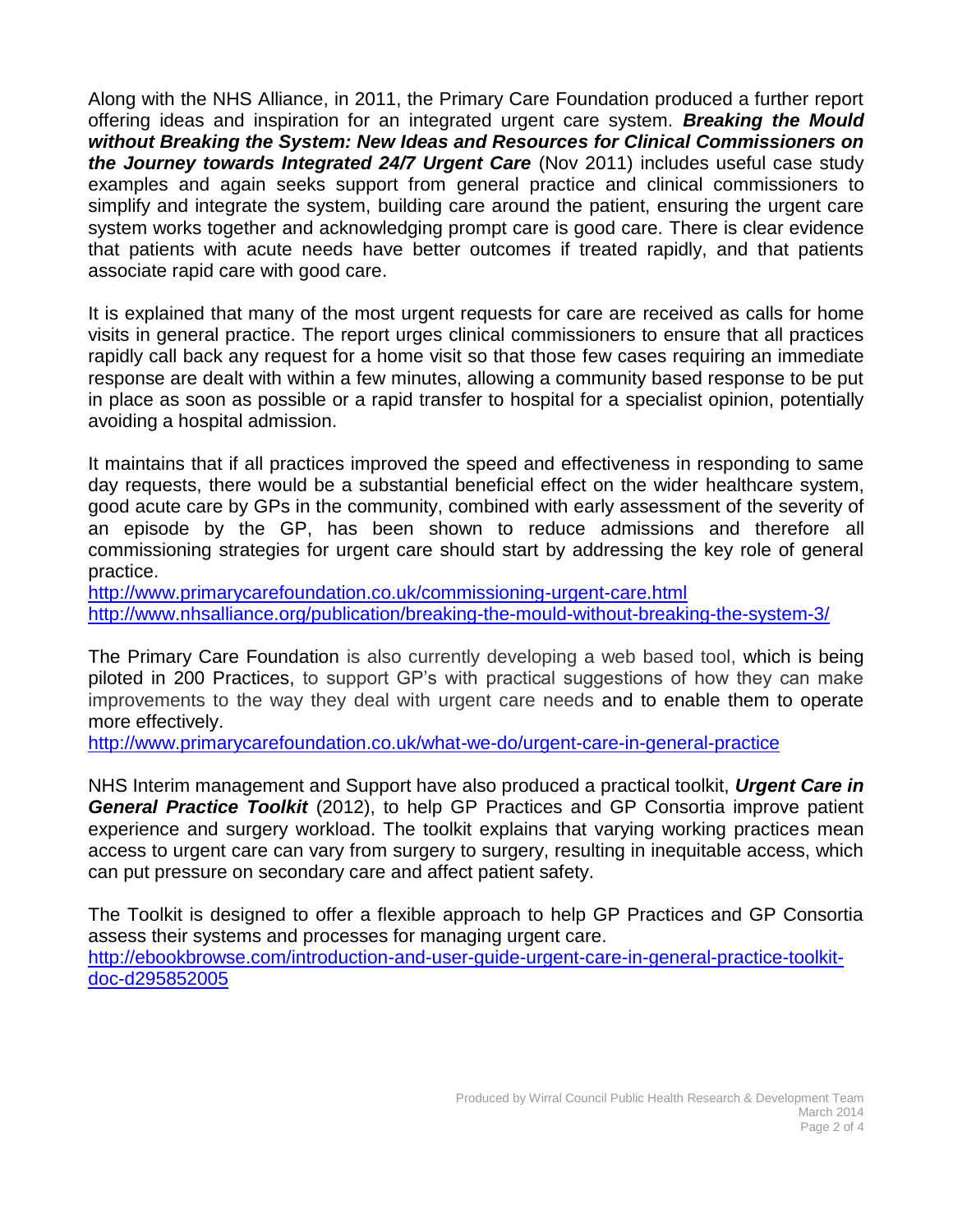## **Relevant articles**

Health Service Journal article *Hanging on the telephone* (June 2009) highlights the issue of general practices not having sufficient processes in place to deal with the demand from their patients and the knock on effect this has on urgent care. The article includes reference to two models of practice where patients have access to immediate telephone assessment and prompt telephone call backs and home visits which are felt to have had an impact on emergency admissions.

<http://ebookbrowse.com/gdoc.php?id=229013635&url=170fb76f92b36405676b180763c81c57>

*Avoiding Emergency Admissions* in Pulsetoday (July 2011) by Martyn Diaper, outlines some key evidence based steps GPs can take to avoid emergency admissions. The article identifies things GPs are doing or can do to reduce avoidable admissions. The articles suggest GPs work with data to identify patients with risk factors associated with high risk of emergency admission and employ case management of complex patients. It also advocates encouraging self management in patients, use of telemedicine, use if community resources and collaboration with care homes. [http://www.pulsetoday.co.uk/main-content/-](http://www.pulsetoday.co.uk/main-content/-/article_display_list/13466532/keeping-people-out-of-hospital-avoiding-emergency-admissions-1-cpd-hour?_article_display_list_groupId=4585159) [/article\\_display\\_list/13466532/keeping-people-out-of-hospital-avoiding-emergency](http://www.pulsetoday.co.uk/main-content/-/article_display_list/13466532/keeping-people-out-of-hospital-avoiding-emergency-admissions-1-cpd-hour?_article_display_list_groupId=4585159)[admissions-1-cpd-hour?\\_article\\_display\\_list\\_groupId=4585159](http://www.pulsetoday.co.uk/main-content/-/article_display_list/13466532/keeping-people-out-of-hospital-avoiding-emergency-admissions-1-cpd-hour?_article_display_list_groupId=4585159)

The work of the Primary Care Foundation on improving urgent care through general practice is reviewed in an HSJ article *Improving urgent care: The beast of many heads* (Health Service Journal supplement 24 November 2011). The article also reiterates that improving urgent care and reducing unnecessary hospital admissions is routed at the start of the urgent care pathway, in general practice and it is noted that if patients are seen quickly and effectively, it has a positive effect on urgent care whereas if general practice is not working well, patients go elsewhere and secondary care feels the impact.

The article also reiterates the key issue of home visits, detailing the PCF suggestion that practices consider altering their approach to home visits. This is felt to be the area of general practice that would have the highest impact on emergency admissions. PCF advocates that every person phoning to request a home visit should receive a call back within 20 minutes and, if needed, be seen within an hour.

This is in contrast to the typical set-up where home visits are left to early afternoon, which means patients needing to attend hospital arrive as staff leave at the end of the day. Keeping the access system simple for patients, offering telephone consultation and exploring means of maintaining continuity of care are also advocated in the article as measures that would impact on urgent care.

<http://www.primarycarefoundation.co.uk/overview.html>